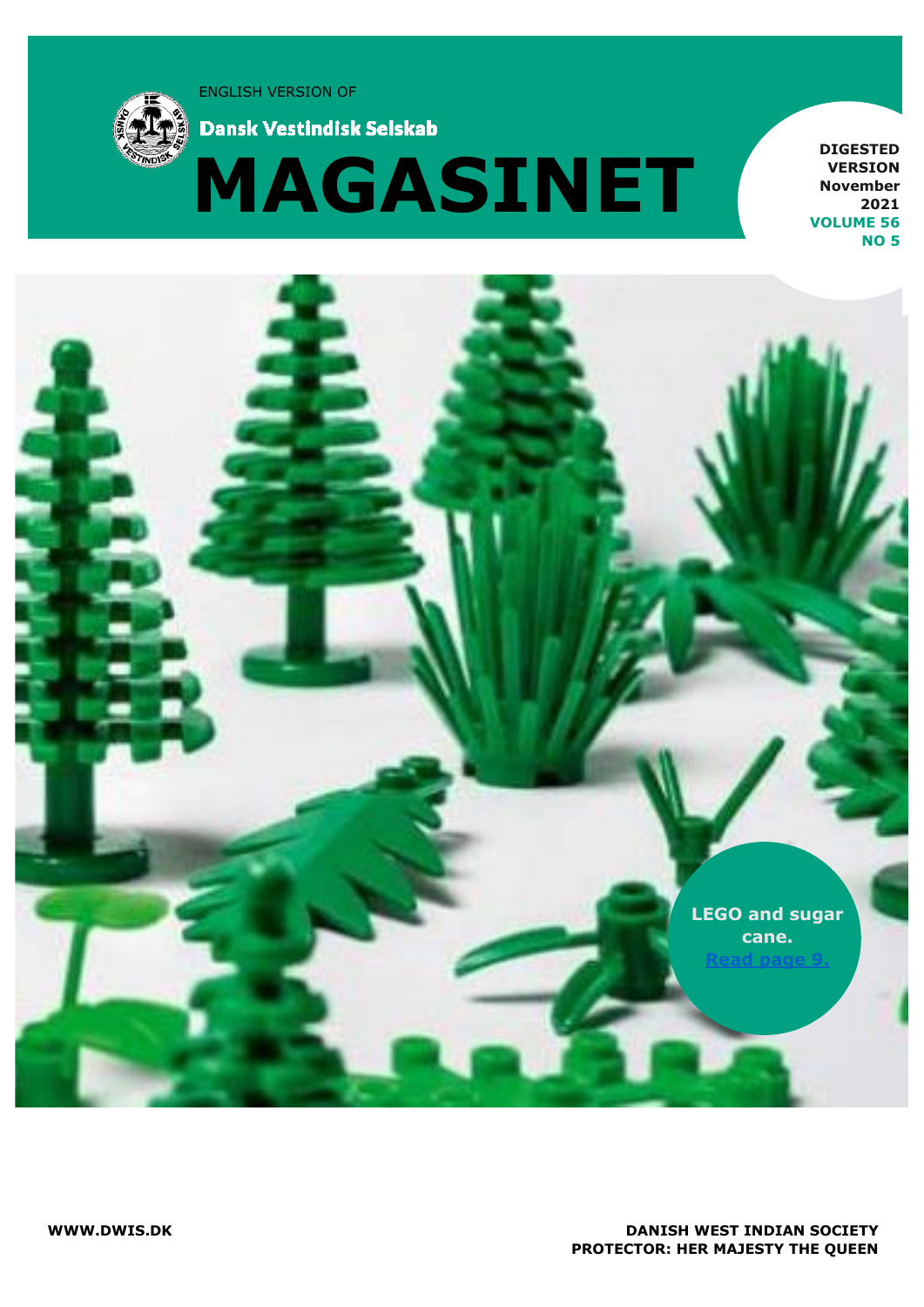## **MUSEUM, YES PLEASE. BUT WHICH KIND?**

A hefty debate is presently ongoing in Denmark over how to commemorate some of our historic past, or to be more precise – the colonial past of Denmark. The Danish minister of Culture has set up a committee (the "Committee"), that has been assigned to come up with a proposal for erecting a museum for the colonial past, whether it covers the period until 1814, when it was the Kingdom of Denmark-Norway or the remaining period until 1917, when it was the Kingdom of Denmark.

But what will be the ideological rationale behind such a museum; where in Denmark is it going to be located; and what sort of artefacts and historical view will be on exhibition. There are all sorts of views on this.

On the background, that Danish direct colonial history ended more than 100 years ago, it should be possible to describe this history and exhibit it in light of thoroughness, insight, consideration and the often conciliatory and deliberative character, that comes with time and patience.

Even if history has to teach us, it seldomly serves this teaching, if history is presented with an excessive air of caution, one-sided moral denouncement, self-

flagellation and one-tracked views. Matters have to be presented as they are, and then it is up to each individual to form his or her own opinion.

Right now the main focus seems to be on criticizing the constitution of the Committee and criteria for electing members. The Committee shall eventually give the Minister of Culture and Parliament (Folketinget) advice in the process of deciding the establishment of a museum. Particularly it has been alleged, that the Committee has no sufficient scientific skills, and that

activist forces have managed to be placed too centrally in the Committee.

This might contain a risk, that a museum to a far too high degree will be influenced by a woke agenda, and thus focuses far too much on a present day debate over racism and guilt, and therefore the museum will rather become a pillar of shame (in German: a Mahnmal) for the relatively seen limited colonialism, that was carried out by Denmark compared with other countries, than a serious presentation of a time, where Denmark-Norway and Danes and Norwegians tried to eat cherries with the big ones, including – but not only – jointly with others took part in abuses; but also a lot of other things.

In Danish West Indian Society (the "Society") we have for more than a century dealt with colonialism in the form, it had in The Danish West Indies, but absolutely also with the present day islands, as a partly autonomous Territory within the American Union.

The approach by Danish West Indian Society, such as also worded in the constitution of the Society, is based on affiliation and interest as well as creation of friendly relations in the



*Are we building a colonial history museum in Denmark, or a slavery museum like the one in Liverpool?*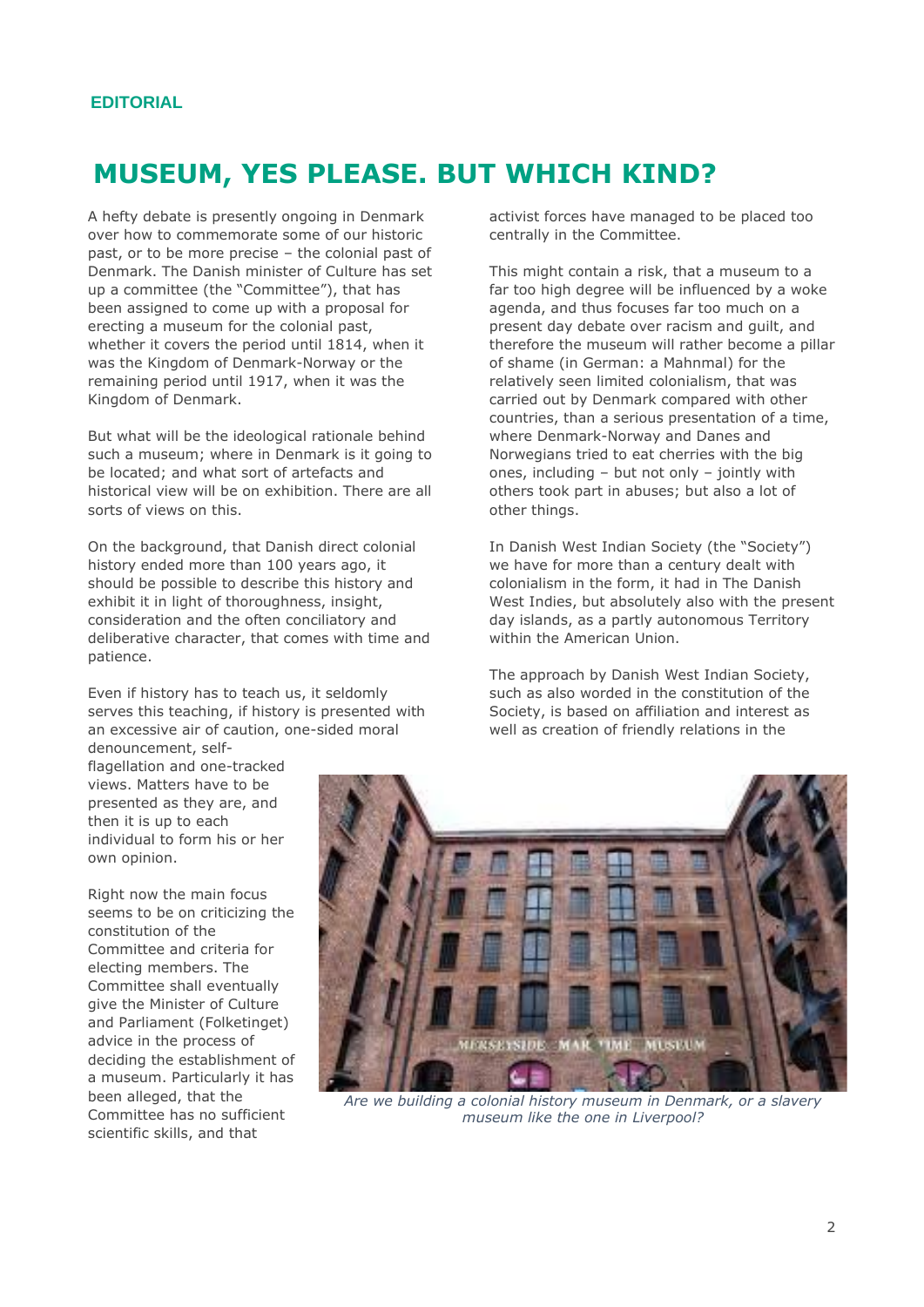islands. And the joint history between the islands and Denmark is an important focal point for the Society.

Hence, the Society in October 2021 has written to the Danish Minister of Culture and expressed support to the museum project and at the same time offered contribution from the Society in the present task being undertaken; that f.inst. could be participation in the efforts carried out by the Committee or at least the opportunity to comment on the report, that supposedly will be issued by the Committee at some point of time.

It is the opinion of the Society, that we can contribute positively, because the Society has in-depth knowledge of the history of the islands, their present day situation, and the opinion among many West Indians about their history; as well as the Society from time to time receives artefacts, which are related to the colonial history, which artefacts are used by the Society to convey this history. And the Society has links to the relevant research environment as well in Denmark as in the USVI/USA.

The Society is concerned that the project may be politicized or be shanghaied by groups, who may have a different agenda, that is not complying with the objectivity, that may be required by a publicly funded museum. Objectivity and a balanced conveyance of history.

Now we are awaiting a hopefully positive answer from the Minister of Culture.



Michael Keldsen *Editor*

**Merry Christmas and a Happy New Year**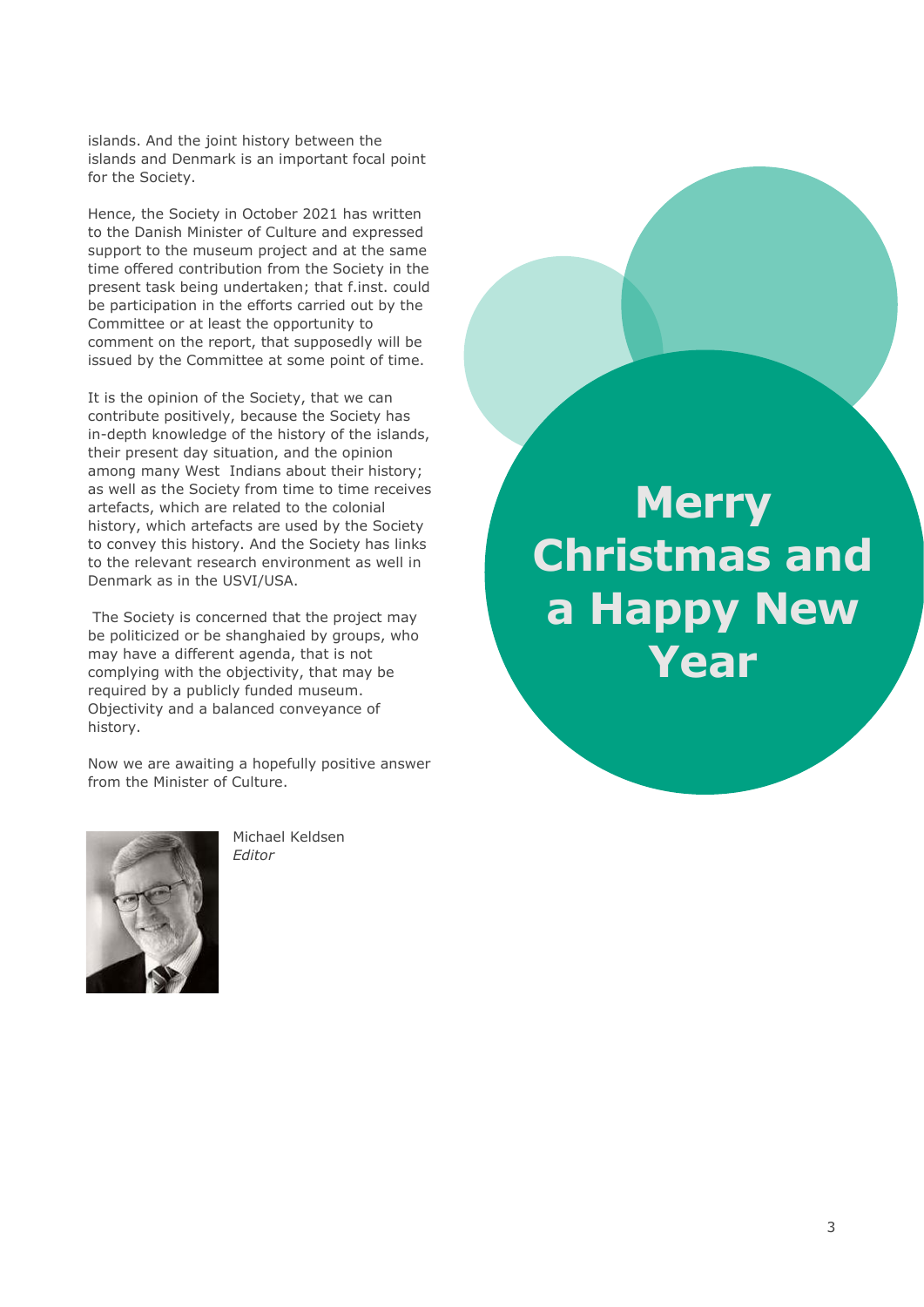## **A ROYAL VISIT**

**Carl Emil Hedemann had many tasks as Governor over The Danish West Indies from 1893 to 1903. In his extensive correspondence with his mother in Copenhagen, which has been handed over to Danish West Indian Society by his family, he told tales of everyday life for him as the supreme representative in the islands of the Kingdom of Denmark. Among his duties were a lot of wining and dining for particularly foreign naval visitors. One of the – in his view – more important events was the visit by the cruiser FYEN of the Royal Danish Navy in the Caribbean in 1895-96, with its stationing in DWI from 22nd December 1895 to 2nd February 1896. What made this visit special was, that Prince Carl – the later King Haakon VII of Norway – was a member of the crew. the M/S Museum for Shipping in Elsinore, Denmark, exhibitions are under revision, i.e. the section that is called "The tea party – the first globalization". It is the impression that this section objectifies e.g. the slave trade.**

#### *By Michael Keldsen*

King Christian IX – whose statue has now peculiarly been removed from Emancipation Park in Charlotte Amalie – had a grandchild, Prince Carl, born 1872 as son of Crown Prince Frederik – the later King Frederik VIII of Denmark – and Crown Princess Lovisa (later Queen Louise). He was a younger brother of Prince Christian (later King Christian X of Denmark), and educated as naval officer in the Royal Danish Navy. As such he was enrolled in the Navy and on duty since 1893.

One of the largest vessels of the Royal Danish Navy was the cruiser FYEN. And as mentioned this vessel was due to go to the Danish West Indies as part of the routine patrolling in and around the islands. Carl Emil Hedemann had already a year in advance been alerted about this, but in a letter of 23. November 1895 to his mother he makes it clear, that now FYEN and Prince Carl will arrive for sure in the middle of December. Thus, he ponders how he shall



*The 3 Nordic Kings: Haakon, Gustav and Christian*

handle this visit, particularly of the Prince. The Governor decides to arrange as many audiences as possible immediately on the arrival,

"**because then he is over and done with once and for all. We do have an endless number of SNOBS and intrusive persons out here, that the Vessel would not have a moments ease; neither would the rest of us, since nine-tenth of the population are consuls, who all consider it their diplomatic duty to bother the Prince, and – receive salutation**."

And FYEN arrived on December 22, 1895 in St. Thomas – during the busy period up to and before Christmas. But the Governor has to grant as many of the locals as possible the opportunity to meet the Prince, and therefore he invites the Prince and the ship commander, captain G. A. Caroc etc. to Government House, and the following happened:

"**All Danish families were now notified and at 8 P.M. a rush in started of everything that was Danish speaking, and even some, who did not speak Danish. They were introduced to each other, we saluted with a glass of wine, and then I urged everybody to dance, what they did to my great**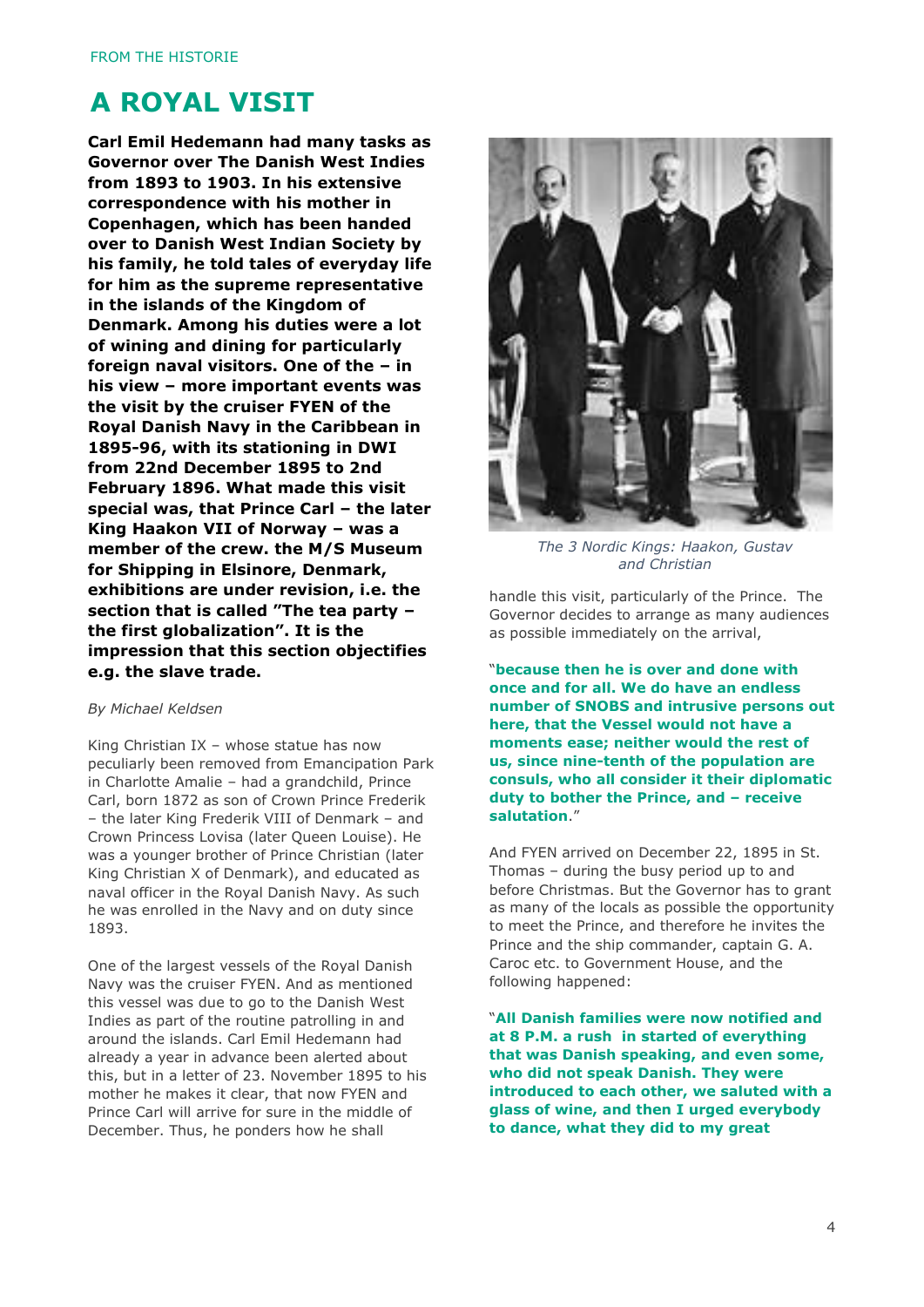

*The cruiser Fyen*

### **satisfaction and with substantial transpiration (sweating). At 11.30 P.M. everybody parted after a very amusing evening."**

Prince Carl was apparently a very talented and dedicated dancer – maybe, an integrated part of being a naval officer. At least he is mentioned as a debonair gentleman and dancing partner for several of the local ladies at the many balls, which were held on the initiative of the Governor during the stay of FYEN for 1½ months. However, things were almost going wrong at one of the balls – the biggest in St. Croix ever. Prince Carl had the first and the second dance with Ellen and Henny, who were visiting members of his family. This was not in accordance with PROTOCOL; and that led to anger among "many Ladies, particularly Mrs. Kalmer obviously was furious." Mrs Kalmer was married to the Physician, Mr. Kalmer, but Carl Emil Hedemann had held a distance to her and her husband; and there was an explanation to that, which he ventures in a letter to his mother as his answer to her question, why he broke PROTOCOL for the order in princely dances:

#### "but I can`t let the Prince dance with a former Cabaret singer (Kneipesangerinde**).**"

Hedemann got on the edge with Mr. Kalmer, when in October 1894 he rejected an invitation to the wedding between the Physician and his future wife. The background for this rejection, which made the Physician very angry, turns up in a later letter – on May 26, 1895 – where the Governor reflects over the consequences of the late arrival in the islands of his niece, Henny. He may well have had good use of Henny as hostess at the many social events he arranged:

"In St. Thomas we have a good representation by Danish ladies; in St. Croix on the contrary, things are more complicated, since the highest ranking Lady is Mrs. Kalmer, of whose "history", I am sure you have heard; in any case, I am sure, that Karl (Riise – the Governors brother-inlaw in Denmark) can disclose the "history" of that Lady to you. Had Henny been here, I could have constituted her as hostess, and I would not have to face the difficulties I have now."

However, Prince Carl had a good time in the Islands, and apparently he was a popular person –according to the Governor as popular as the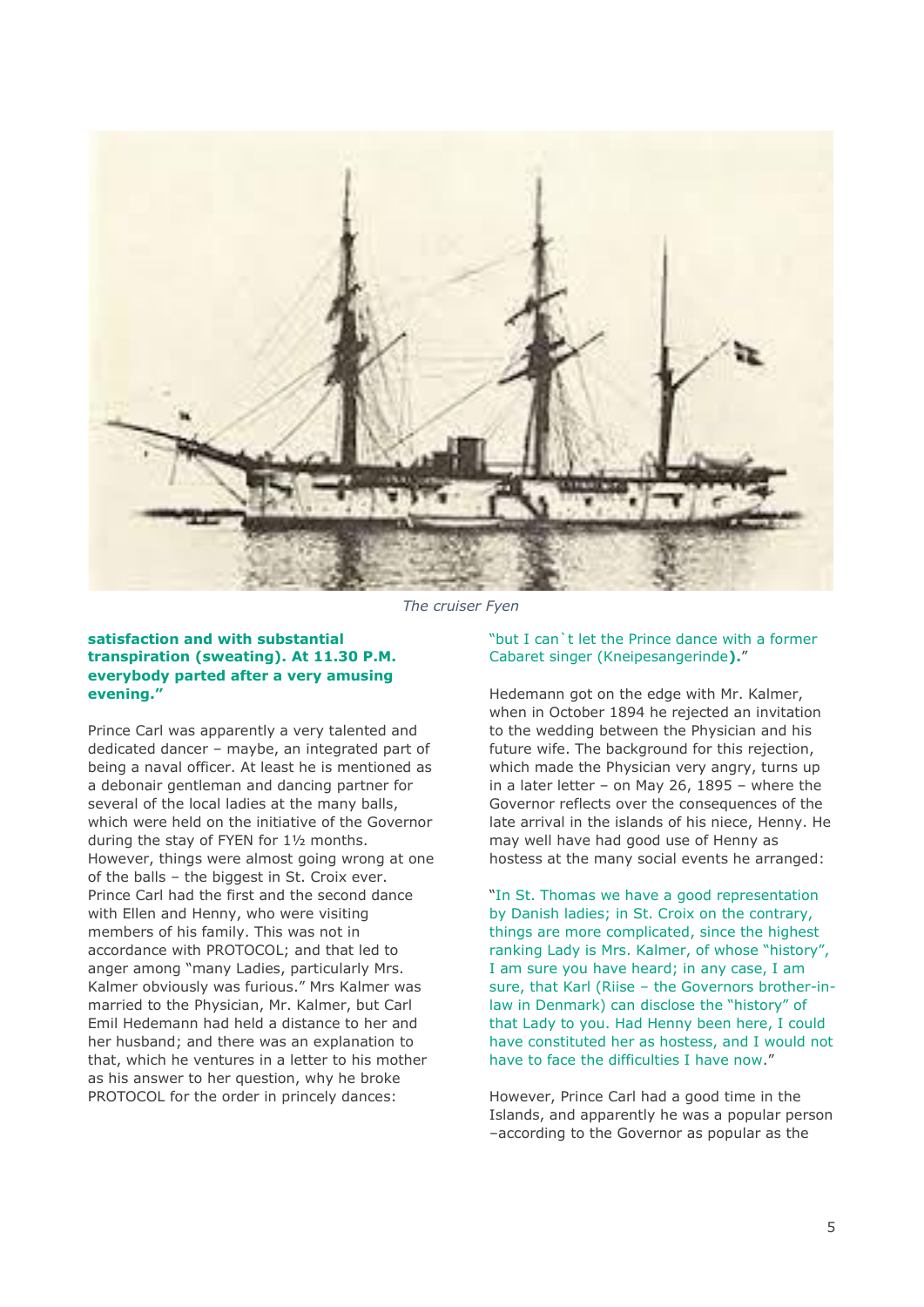Prince`s Uncle, Prince Valdemar, who some years earlier had – as the first royal person ever – visited the Islands being on board a naval vessel, where he served as an officer.

Carl Emil Hedemann carries on telling his mother the following:

"For the benefit of the populace the Prince and I had agreed, that he should officially get ashore (from FYEN), and at 3 o`clock the Yard (Værftet – the embarkation point in St. Thomas Harbour) was lined up with a Guard of Honour, as well as all dignitaries, the salutation battery was ready, and then I came driving by – in full Galla. Few minutes later, the Captain`s landing vessel approached, and in the boat was the Prince, in Galla with the Blue Band – (the Order of the Elephant) as well as Commander Caroc. The salutation guns fired, soldiers presented their rifles, and the Band played the Salute March (Honnørmarchen).

Thereafter all dignitaries were presented. The Prince inspected the Guard of Honour, which thereafter paraded, and followed by constant Hurrays we mounted my carriage and drove up to Government House. Here we enjoyed a drink, and the Prince turned up a couple of times on the balcony to receive the joyous cheers from the people. Thereafter we took off our triangular hats and our swords and drove through town and a short trip into the countryside – still during the cheers from the people."

Prince Carl stayed in Government House, but still took part in his duties as an officer; f.inst. he was commandeered to be fire watch on the night (December 28, 1896), where Riise`s Apothecary burned. But he spent quite a lot of time with the Governor, with Henny and her two daughters, Ellen and Olga, as well as going riding and enjoy evenings with the Governor, in which also the ship's captain (Caroc) participated. During the time of the presence in the Islands of FYEN and Prince Carl the Governor was very busy. After their departure he concluded:

"It has been a severe heart blow (their departure), as we, I am sure I can say, have enjoyed the company of each other. That it has been a tough time, I cannot deny, since I have been almost alone when it came to entertaining….. As a consequence the 6 weeks,

that FYEN was here, were strenuous …. Prince Carl, the Ship`s Captain and Hans entered Government House – such as my invitation had been – early and late at their pleasure, and if Ellen and Olga do not come home (to Denmark) with princess whims, then you can't blame Prince Carl. It was very close that they titled each other with Du instead of with De, and the girls called him Prince Carl forgetting "Your Royal Highness", and he "Miss Ellen" and "Miss Olga".

Prince Carl came back to Denmark, married the British Princess Maud, still served in the Royal Danish Navy until 1905, where he moved to Norway and under the name Haakon VII was exclaimed as king over the now independent country, Norway (that had relinquished its ties with Sweden). He was king until his death in 1957. Most of us remember him as a very tall man – well known is the photograph of him, his brother King Christian X of Denmark and the Swedish King Gustav 5 during WW1. But the physical presence of the Prince brought the following remark from Governor Hedemann on December 22 1895:

#### "The Prince is very decent and not as tall as I had expected."

However, tall enough to give some credence to Danish authority and the Governor viz-a-viz the local population in the islands. And another almost 2 years lapsed, until a Danish naval vessel again entered Caribbean waters and the Islands – but this time without royalty on board.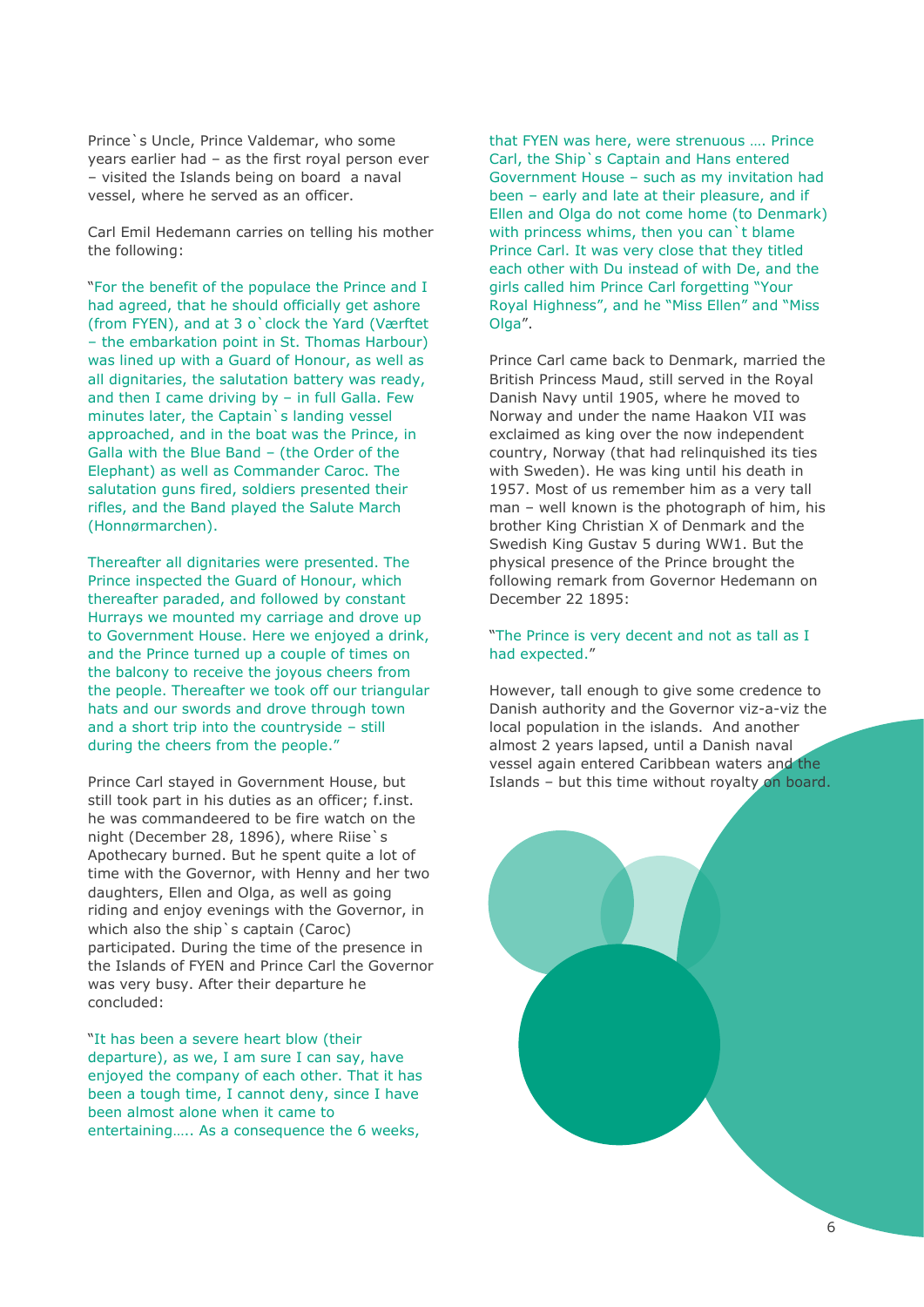### BOOK REVIEW

## **THE GOOD THER BAD AND THE SAVAGE**

**Johan Rosdahl, Danish lecturer, reviews Ole Høiris` new book "The savage in European history of ideas" ( "Den vilde" i europæisk idéhistorie"). The book is not based particularly on any specific geographical location, but deals with the European concept of identity in relation to people from alien cultures – a discussion that is right now in the focus of identity politics. The book is only available in the Danish language.**

#### *By Johan Rosdahl*

It is absolutely a meritorious task Ole Høiris has undertaken: What is the background for our notion of strangers or aliens, that come from places far away from our own civilization? It takes a lot of research and historical knowledge to give an answer to that question; because our imagination of the stranger/alien has not derived from newly acquired knowledge and scientific insight, but is cemented in a long history, that goes back at least to the Middle Ages. And it is this history that is the centre for Ole Høiris` book, which focuses on explorers` journeys, which constantly add new insight and recognition to established knowledge. This knowledge is founded on conservative ways to look upon the world, which have influenced various periods.

It starts with perceptions from the Antique period, which later were replaced by a Christian understanding, which goes through variati0ns as need be; and through umpteen maneuvers (also lingual) were integrated into scientic approaches.

For Høiris it is the mentality and not the development founded on historic development that is important – "his book is ideological, not historic". And with the limited space available to him it makes sense, but also because it is absolutely of more relevance for a modern day reader, who wants to navigate in various perceptions of identity – not to mention identity politics. Very befitting, the book is furnished with the subtitle "Limits for humanity".



*Johan Rosendahl*

A decisive way to view our understanding of "the alien" is that we ourselves mirror us in pictures of the alien. That means, that the European picture of the savage underlines or even exhibits the Eurocentric idea of what is to be regarded as "human". When we, aided by explorers and by scientific expeditions, conclude, which often is a confirmation of our beliefs, that "natives" in the colonies and other foreign countries are far away from our own way of life - primitive and now and then even monstrous – it is an opportunity for us to construe a formula, that, quite simply expressed, says: the further away from Europe, the less human are the human beings.

The uncivilized is simply said savage and only through ideological somersaults can we name the savage as "noble", namely when the savage – in spite of the distance from the true human civilization – either shows assumed European behavior through his or her assumption of ideas f.inst from European Ethics, or lives in his own right so close to nature, that he can represent an utopia of freedom.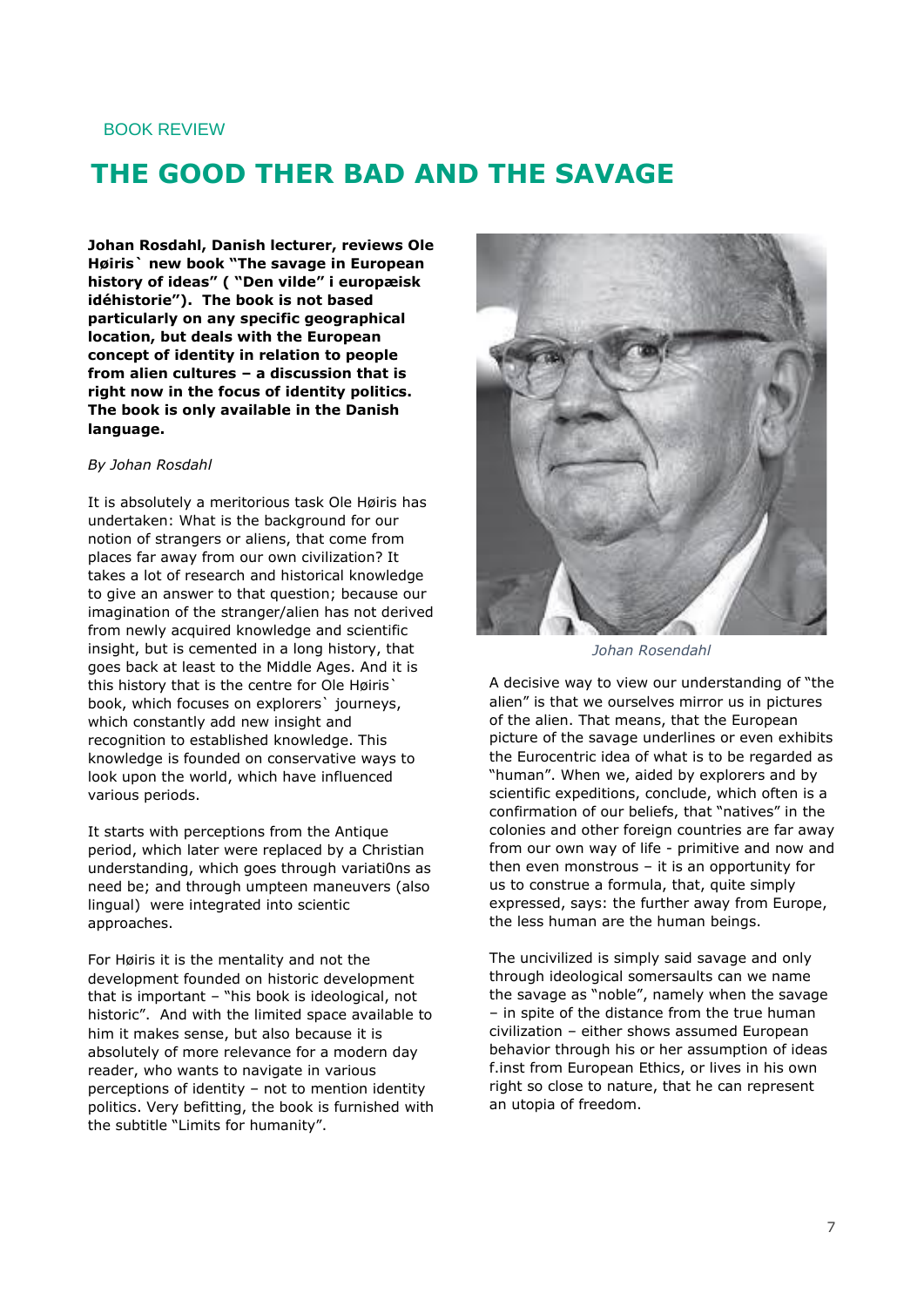The perception of "the noble savage" is known since 1300, and is a very viable character. In the 24 novels by Edgar Rice Borroughs (1875 -1950) we meet Tarzan´s noble, native, African friends, who, jointly with the monkeys – whose ruler Tarzan is – support his struggle for justice in the jungle; and also the not -noble, evil savages among Tarzan´s enemies. And we mustn`t forget, that Tarzan is a white, English nobleman.

By dividing the material into groups, Ole Høiris gives a geographical location to as well divine as monstrous savages. There exists the savage male, the barbarian and the savage female as well as the noble savage, and we are being advised about the origin of concepts, we know today, such as "the true naturalness", "the genuine existence" etc.

Our (= the Europeans) concept of the savages is – as mentioned – a result of a long history and as noted not random attitudes cropped up in the wake of random events or situations. The explorers bring evidence of the nature of the savages in their travelogues or scientific reports. They are partly genuine anthropological studies and partly action filled stories, often close to fiction.

But all of it as mentioned with the same premise: it is us (=the Europeans), that is the desirable humanity. The savages are left to - in certain situations - to realize the superiority of the Europeans and assume the "correct" standards.

Ole Høiris discloses in a vivid and committed way the development, that is the foundation for present days partly unrecognized, unconscious attitudes to the alien. Even if we regard ourselves as enlightened, yes, even woke, I believe that we cannot help admitting that we still possess the idea of the white European as being superior to other races. But through his establishing a connection and context Ole Høiris brings us closer to a justified and balanced understanding, that can contribute to avoid "the decline of humanity" which – as a motto for the book – is feared by Hannah Arendt as a result of racism.

*The book is recommended.*



8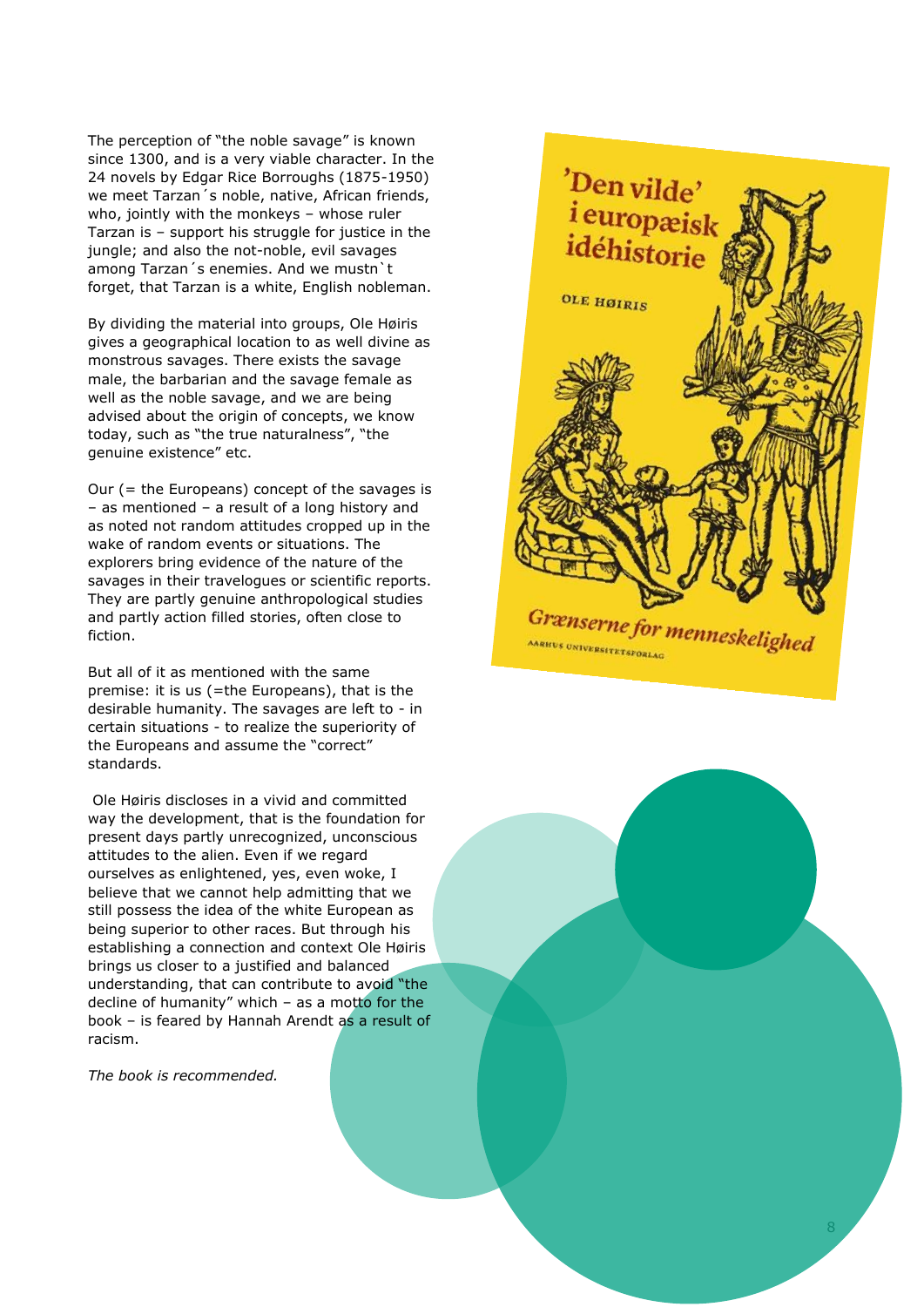### <span id="page-8-0"></span>ENVIRONMENT AND CLIMATE

## **LEGO AND SUGAR CANE**

**The climate change agenda opens up for revitalization of sugar cane production. Maybe the global demand for LEGO bricks is larger than the need for sugar?**

#### *By Michael Kjeldsen*

In the September 2020 issue of Magasinet the revitalization of Estate Prosperity near Frederikssted was mentioned. The New York businessman Robert Apfel has through Raising Cane LLC invested in production of sugar cane; an ancient, also West Indian product, almost not present in St. Croix for more than half a century, but – with new and modern production- and harvesting methods reintroduced by Raising Cane LLC.

Allegedly Raising Cane LLC plans to reach a level of output, so the rum industry in USVI, such as perhaps Cruzan Rum, can be supplied. But there is a new agenda, which involves everybody in a global perspective. Climate change and the need for a sustainable use of the globe is urgent. And everywhere. Also among manufacturers of toys. It is obvious, that in a Danish publication we interest ourselves for how one of the large players, the Danish corporation

LEGO, is handling this challenge.

For LEGO, since the first casting machine was employed at the end of the 1940'ies, it has all been about PLASTIC. On a yearly basis LEGO casts bricks manufactured on the basis of plastic at a worth of USD 16 Billion. Huge amounts – by a product, which is oilbased, and in effect one of the largest violaters of the global climate.

And, certainly LEGO has also during the last number of years taken action. And this is where sugar cane comes in. It is the goal for LEGO, that before 2030 all bricks shall be manufactured based on biomaterials, such as sugar cane and recycled plastic. Today, only a few per cent are manufactured on the basis of biomaterials, but things are moving

fast now. F. inst. all LEGO trees and plants or as they are called, "all botanical elements" are manufactured by sugar cane.

And the illustration on this page shows the so called LEGO Ideas Tree House, which is built from 3036 bricks, of which 185 are sustainable.

LEGO has defined substantial requirements for the production; and the philosophy behind choosing sugar cane instead of other biomaterials, is that sugar cane can be produced in "just in time" line; that is, it can be cultivated, harvested and transported in a sustainable way in accordance with principles laid down by WWF, and food safety is not compromised.

The future of this, can hopefully at a point of time contribute to USVI, and particularly St. Croix, again become an area with an industry, that positively contributes to the economy of the Territory, and can secure employment – in an orderly and decent manner.

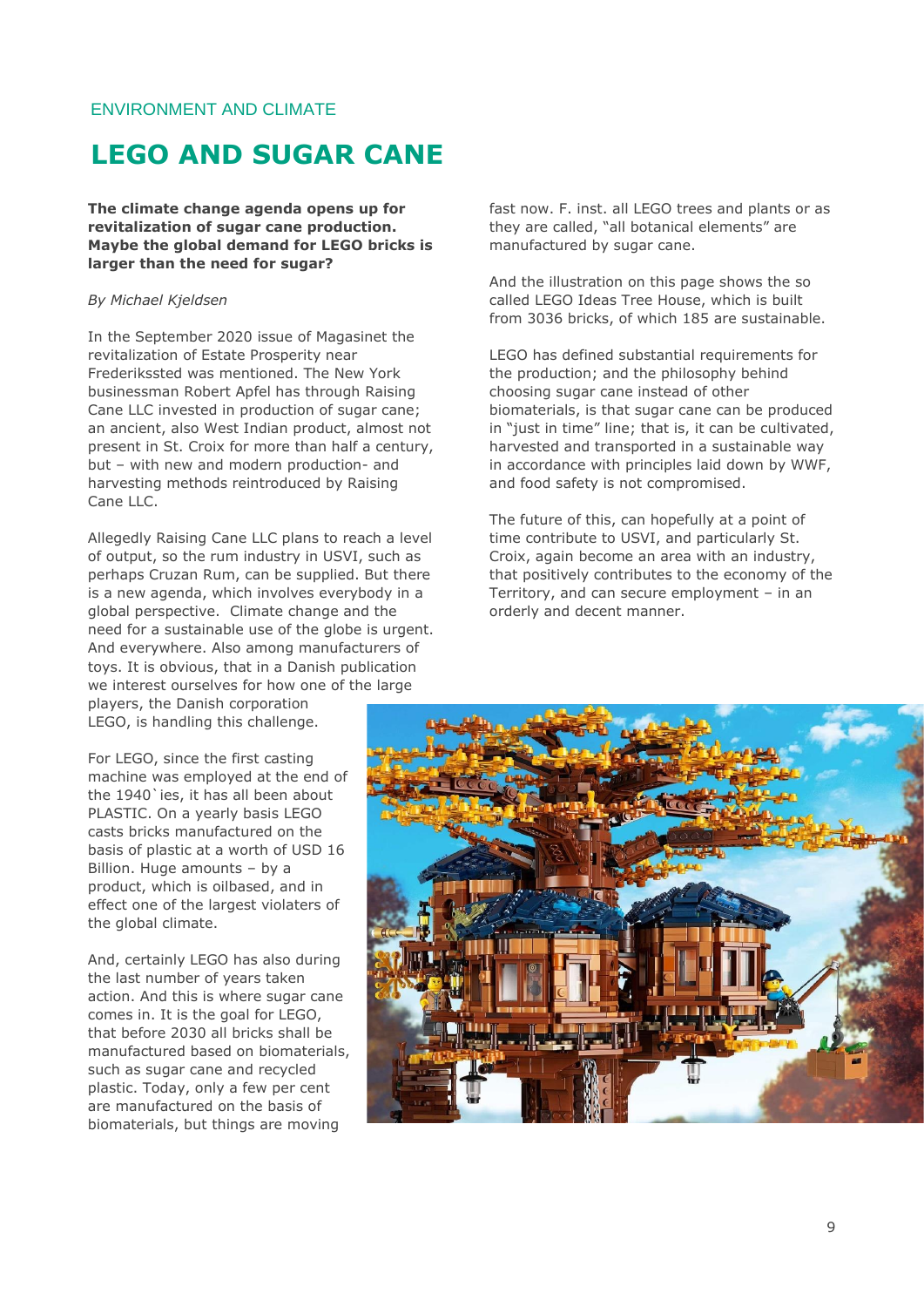# **FESTIVAL 2022**

Dear friends

We are busy arranging the Festival 2022 in Denmark and pleased to hear the positive responses from Friends of Denmark to our invitation.

We look forward to see you, and will do everything in our power to give you two super weeks here.

Look after yourselves until we meet.

Kind regards

*The Festival Committee*

### COVID-19

It is noted, that since November 8, 2021 Europeans can once more travel to USA and USVI.

Although there has lately been an upsurge in all Europe in numbers of Covid-19 infected persons, the situation is not as bad as it was at the same time last year.

This is due to the number of people having been vaccinated. Denmark is one of the countries with the highest degree of vaccinated persons (appr. 80 per cent), and infections seem to hit mostly among children, whom we have not been able to vaccinate yet, and non-vaccinated grown-ups.

Now appr. 90 per cent of hospitalized individuals are non-vaccinated grown-ups! Measures have again been taken to contain the virus, but limited compared to last year and 1st half of 2021; now a corona passport (evidencing vaccination or recent non-positive test) is required in many places, and employers are authorized to ban the presence of nonvaccinated employees from their work place.

The biggest challenge now in avoiding closedowns or other harsh measures like last year, is to get the remaining non-vaccinated persons vaccinated, and to roll out a vaccination programme for children.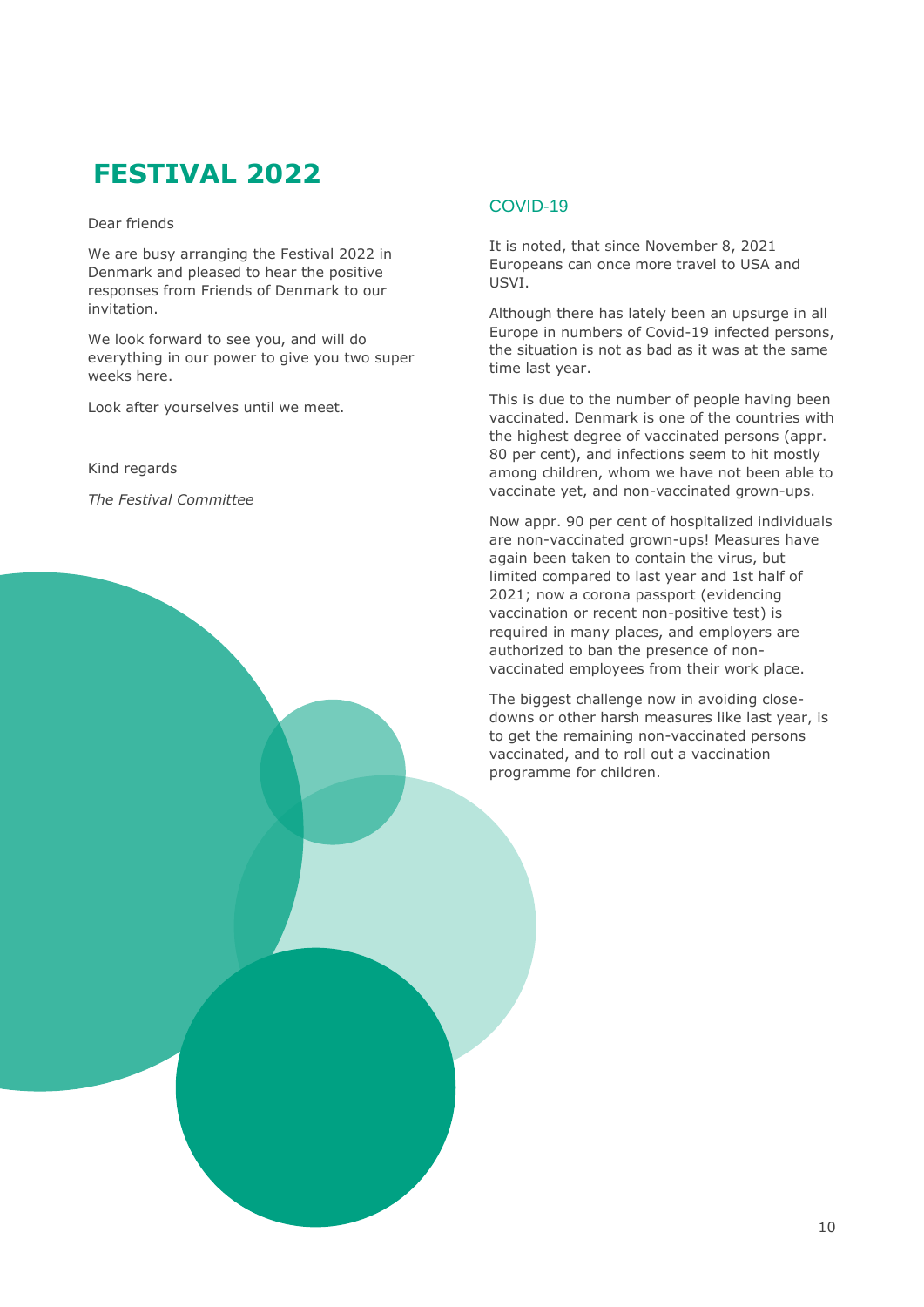# **JAMES PARTONS VIEW ON HIS OWN GOVERNMENT, 1860`ies.**

**The Gyllich family has played a role in the Danish West Indies back in the 19th century. The most notorious being Major Jacob H. Gyllich, aide to Peter von Scholten in 1848. One of his descendants, Mrs Anna Hollamby in Malta, has donated a book collection from her great grandfather Gustav O. Gyllich, who was born in St. Croix and lived there as well as in Martinique for many years. The books all have a link to the Carribean.**

*By Michael Keldsen*

### THE STORY ABOUT THE NON-RATIFIED SALES TREATY WITH USA.

One of the books is a Danish translation from May 1869 of a book by the American journalist and historian James Parton, who is very critical of the Administration in Washington, particularly the US Secretary of State at the time WILLIAM HENRY SEWARD, and of the Congress. He was genuinely OUTRAGED that his country had humiliated and treated badly the Kingdom of Denmark, by not ratifying the Treaty of October 24, 1867 under which USA bought from Denmark for the sum of USD 7,5 mio. the islands of St. Thomas and St. John (but not St. Croix – however, the Treaty gave USA an option for a later acquisition). His indignation was particularly nourished by the fact that Denmark had complied in full with its obligations under the Treaty, such as holding a referendum in the islands, signing all instruments necessary and ratifying in accordance with the terms of the Treaty.

James Parton describes in the book the "story of the first sale of the islands", under the books title "The Danish-West Indian Islands – does the honour of the American Nation requests, that we pay them?"

It started with a dinner party on January 7, 1865 at the French Embassy in Washington, where the Danish Ambassador, general Raasløff had ½ an hour with Seward, who is quoted as having said the following to Raasløff: "The United States

wishes to acquire the islands in the Caribbean belonging to Denmark, provided naturally that the Danish Government is willing to discard those islands."

The reason for the American wish was, as expressed by Seward: "The War (translator: the American Civil War) had forced us to become a strong sea power, and therefore the possession of a port and a depot in the West Indies was of great importance for the United States, let alone a necessity."

Seward had for many years had those thoughts, but his explanation for not approaching Denmark earlier was the ongoing struggle between Denmark and Prussia/Austria-Hungary; however, that had come to an end in the summer 1864– albeit with a catastrophic result for Denmark – but USA felt that now it could expect and hope for responsiveness from the Danish Government for the wishes of USA. USA respected the Danish sovereignty over the islands, but was concerned that the islands could fall into the hands of another power. And in this respect he did not only consider Germany (Prussia), that was in the process of developing into a superpower, but also England, that had betrayed the United States by recognizing the Confederate States, and even assisted them during the Civil War.

Seward assumed, that England, France and Spain would oppose a US acquisition of the islands; and Seward hesitated not in informing Raasløff, that in such an event USA would not be able to assist Denmark – it would be Denmark`s own problem.

Raasløff presented Seward`s proposal to the Government in Copenhagen, which announced, that there was no wish to discard the islands. Nonetheless contacts were resumed in January 1866, after a new government had been appointed in Denmark; and Raasløff was of the opinion that a sale was realistic, if USA was willing to offer "a substantial amount". An amount in the size of 20-25 mio USD was mentioned. A substantial price was important for Denmark, as it would serve to "…. Remedy the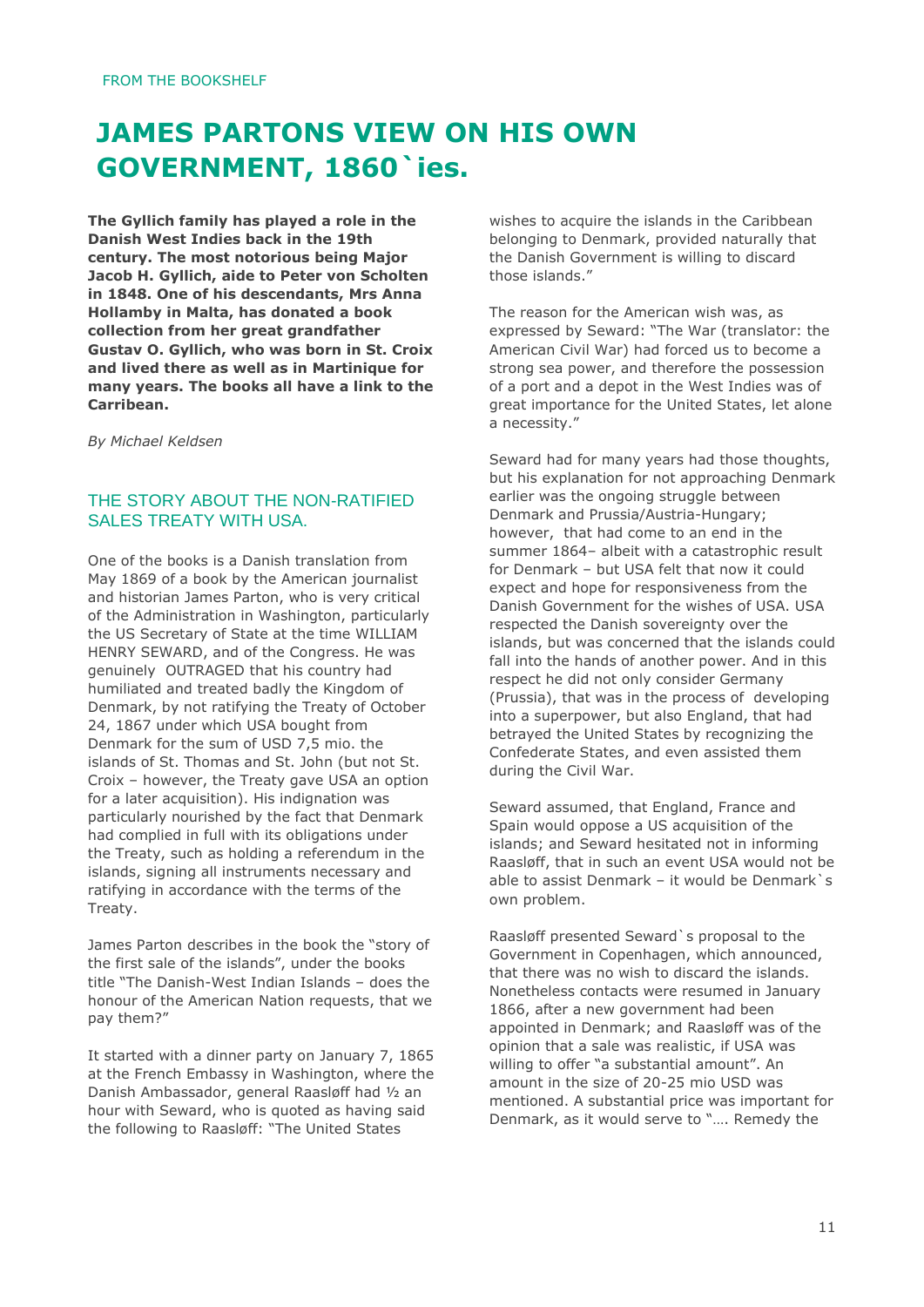damage, that the disposal of the islands surely will incur on us – loss of sovereignty, loss of income, weakening of the ties, that link us to two mighty powers?" Here no doubt is thought of England and France.

While in Copenhagen thoughts were focused on getting as much money out of a deal as possible, at the same time considerations were made over what reason for the surrender of Danish territory could be presented; a sore point shortly after one third of the land had been conquered by the Germans. Raasløff and the new foreign minister, Count Frijs, convinced themselves – "after thorough thought" – that a sale would make sense, because the only sensible politics, that Denmark should follow, was surrendering such possessions, which in case of war always would place Denmark`s neutrality at danger and without at the same time securing equivalent advantages."

Problem solved! But a couple of months passed; and then – in June 1866 – things started moving with an offer from the Americans of 5 mill. USD in gold. However, the Danish Government did not respond until almost a year later by presenting a counter offer for 15 mill. USD, and with an alternative of 10 mill. USD for two islands (St.Thomas and St.John). The US view on price was most likely influenced by the recent acquisition of Alaska from the Russians for 7,2 mill. USD. An acquisition which broadly in the States was nicknamed Seward`s Folly or Seward`s Icebox.

And the new counter offer from the Americans was in that same level – 7½ mio USD. This was also turned down in Copenhagen with a counter offer of 7½ mio. USD for two islands. And as a new requirement, that a referendum should be held in the islands. For Denmark this was important bearing in mind, that during negotiations with Prussia over the future of North Schleswig after the 1864 war, a clause had been inserted in the Prager Treaty (the peace treaty between Prussia and Austria-Hungary after their 1866 war), entitling the population in North Schleswig at a point of time to have a referendum (plebiscite) over the future of the territory. The Americans were against giving such a right for the people in the islands. And besides, were annoyed at the Danish foot dragging, which annoyance was worded in the following way: "It is impossible to bring matters of any kind to a quick conclusion in Denmark. Whether it is a tramp or the King, the Danes - no matter the question, that requires an answer - are the slowest and most contemplating people in the world."

But nevertheless, on October 24, 1867 a Treaty about the sale of St. Thomas and St. John for 7½ mio. USD in gold was signed; in spite of serious objections from France, which, however, had no formal rights concerning those two islands. Which they had concerning St.Croix, after Denmark had acquired this island in 1733, on terms, that France had a first right of refusal in case of a Danish wish at a later stage to sell this island.

Now Denmark started preparing for closing the sale under the Treaty with USA; at first King Christian IX on October 2, 1867 made a proclamation in which he said goodbye to his loyal subjects in the two islands at the same time promising them to have a say in the transfer of the islands in the form of a referendum. This was held on January 9, 1868 – after having been postponed due to a hurricane and a tsunami in November 1867. The result was 1039 for and 22 against a sale in St. Thomas and 205 for and none against in St. John. Any allegation, that the West Indians clung to the Motherland, had no bearing!

As a consequence of the result of the referendum the Danish Parliament – Rigsdagen – on June 30, 1868 ratified the Treaty. The King signed it and it was delivered to the American Government for that to have the remaining procedure executed – the ratification of the Treaty by Congress (and appropriation of the purchase sum).

And then nothing more happened. And this is where the indignation of James Parton and many more occurs. Congress, which had been notified on February 2, 1869 of the Danish ratification, had been adjourned sine die, and as such did not have the opportunity to consider the ratification, as the ratification according to the Treaty should have taken place no later than February 24, 1868. However, the Danish Government had accepted a prolongation of the ratification period until October 15, 1869 with the following words: "The loss and the difficulties, which the delay in the ratification had caused and would further cause….. The